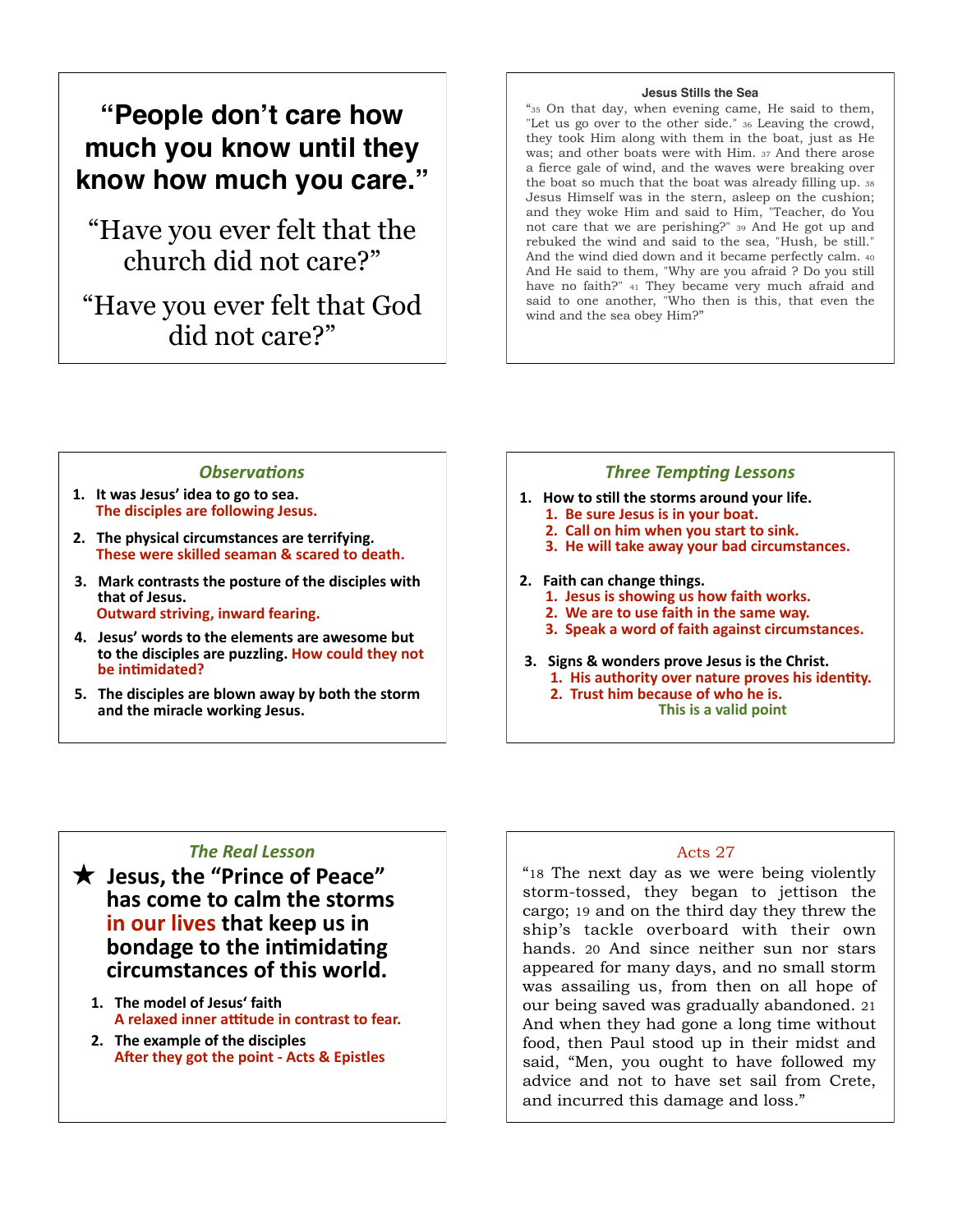"22 And yet now I urge you to keep up your courage, for there shall be no loss of life among you, but only of the ship. 23 For this very night an angel of the God to whom I belong and whom I serve stood before me, 24 saying, 'Do not be afraid, Paul; you must stand before Caesar; and behold, God has granted you all those who are sailing with you.' 25 Therefore, keep up your courage, men, for I believe God, that it will turn out exactly as I have been told. 26 But we must run aground on a certain island."

## **The Disciples after Pentecost**

They don't seek to change their outward circumstances by the word of faith!

They do display an inner attitude of peace in the midst of life's storms even as they go through them!

### Philippians 4

"4 Rejoice in the Lord always; again I will say, rejoice! 5 Let your forbearing spirit be known to all men. The Lord is near. 6 Be anxious for nothing, but in everything by prayer and supplication with thanksgiving let your requests be made known to God. 7 And the peace of God, which surpasses all comprehension, shall guard your hearts and your minds in Christ Jesus."

1 Cor.4:10-21, 2 Cor.4:7-18, 6:1-10, 11:16-12:10

### **The Real Lesson**

### $\bigstar$  Jesus, the "Prince of Peace" has come to calm the storms in our lives that keep us in bondage to the intimidating circumstances of this world.

- 1. The model of Jesus' faith A relaxed inner attitude in contrast to fear.
- 2. The example of the disciples After they got the point - Acts & Epistles
- 3. Many of Jesus' outward acts had inner applications. Feeding 5000 - "I am the bread of life" Healing the blind man - "I am the light of the world" Raises Lazarus - "I am the resurrection and the life"

- 1. We face many circumstances that may tempt us to feel God does not care but is it possible that we care for different things.
- When I ask for clear guidance and He wants to teach me wisdom He may be silent.
- When my relationships are stormy and I want peace but He wants sacrifice He may be silent.
- When I want healing from my physical pain and He wants me to know the fellowship of His suffering He may be silent.
- 2. God does not want to protect us from our fears but to free us from our fears.
- 3. We need a faith that will enable us to live in a storm of this world without being intimidated because we are not of this world.
- 4. We are to be more struck by the glory of God and His kingdom than we are intimidated by a fallen creation.